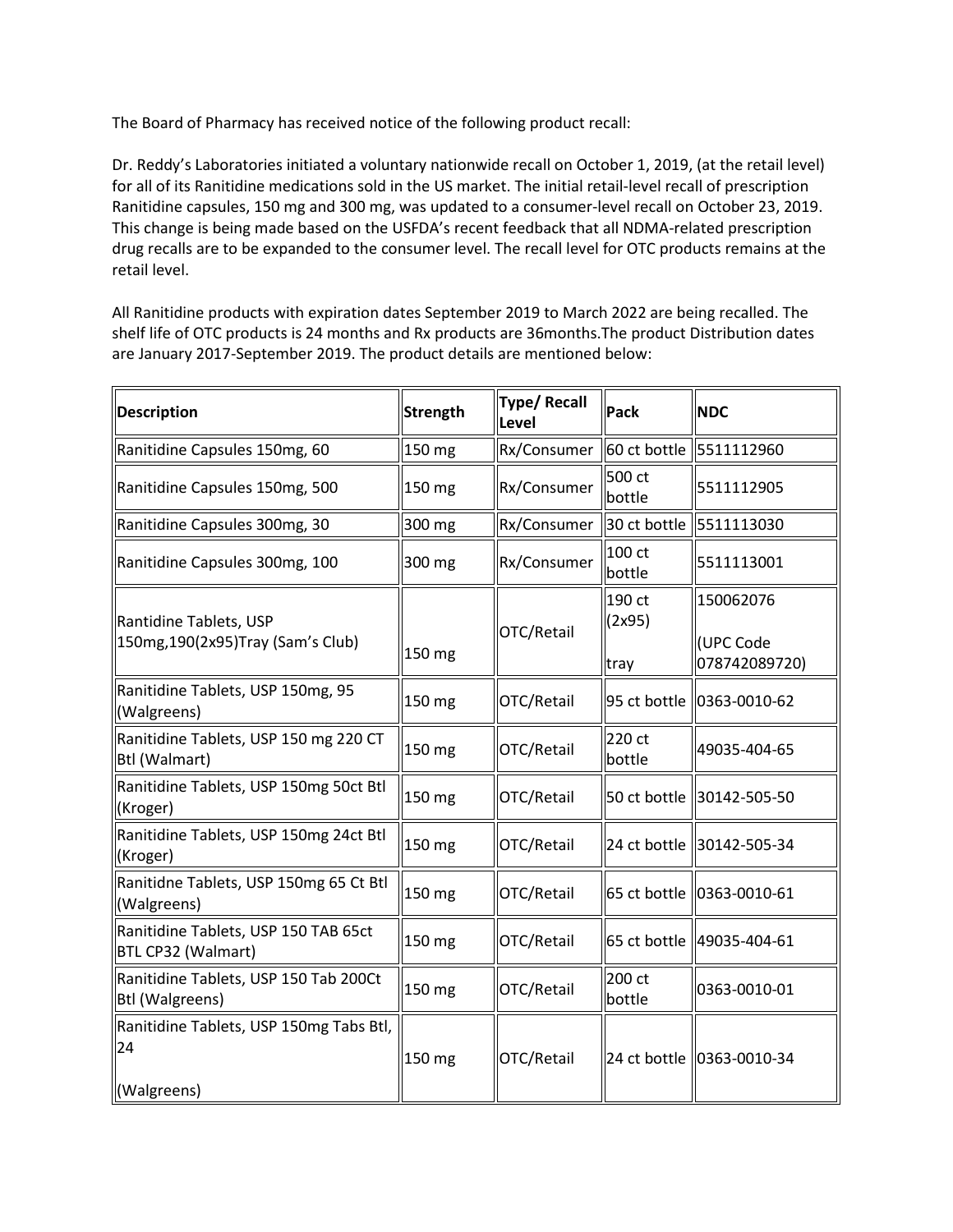| <b>Description</b>                                                 | <b>Strength</b> | <b>Type/Recall</b><br>Level | Pack             | <b>NDC</b>                  |
|--------------------------------------------------------------------|-----------------|-----------------------------|------------------|-----------------------------|
| Ranitidine Tablets, USP 75 TAB 30ct<br>Bottle NG (CVS)             | 75 mg           | OTC/Retail                  |                  | 30 ct bottle (69842-871-30) |
| Ranitidine Tablets, USP 75mg Tab 30Ct<br><b>Btl</b><br>(Walgreens) | 75 mg           | OTC/Retail                  |                  | 30 ct bottle 0363-0131-30   |
| Ranitidine Tablets, USP 75mg Tab 80Ct<br><b>Btl (Walgreens)</b>    | 75 mg           | OTC/Retail                  |                  | 80 ct bottle 0363-0131-80   |
| Ranitidine Tablets, USP 75 TAB 80ct<br><b>Bottle NG</b>            | 75 mg           | OTC/Retail                  |                  | 80 ct bottle 69842-871-80   |
| (CVS)<br>Ranitidine Tablets, USP 75 TAB 160ct<br>Bottle NG (CVS)   | 75 mg           | OTC/Retail                  | 160 ct<br>bottle | 69842-871-37                |
| Ranitidine Tablets, USP 75mg 30ct Btl<br>(Kroger)                  | 75 mg           | OTC/Retail                  |                  | 30 ct bottle 30142-131-30   |
| Ranitidine Tablets, USP 150 TAB 24ct<br><b>BTL (CDMA)</b>          | 150 mg          | OTC/Retail                  |                  |                             |
| Ranitidine Tablets, USP 150 Tablet 130ct<br>Bottle NV (Walmart)    | 150 mg          | OTC/Retail                  | 130 ct<br>bottle | 49035-404-13                |
| Ranitidine Tablets, USP 150 TAB 50ct<br><b>BTL</b><br>(CDMA)       | 150 mg          | OTC/Retail                  |                  | 50 ct bottle 63868-480-50   |
| Ranitidine Tablets, USP 75 Tab 60ct Btl<br>(Dr.<br>Reddy's)        | 75 mg           | OTC/Retail                  |                  | 60 ct bottle 55111-131-60   |
| Ranitidine Tablets, USP 75 TAB 60ct BTL<br>(CDMA)                  | 75 mg           | OTC/Retail                  |                  | 60 ct bottle 63868-482-60   |
| Ranitidine Tablets, USP 75 TAB 30ct BTL<br>(CDMA)                  | 75 mg           | OTC/Retail                  |                  | 30 ct bottle 63868-482-30   |
| Ranitidine Tablets, USP 150mg Tablets<br>24ct BTL00 (Dr. Reddy's)  | 150 mg          | OTC/Retail                  |                  | 24 ct bottle   55111-404-34 |
| Ranitidine Tablets, USP 150 Tab 95ct Btl<br>(HCA)                  | 150 mg          | OTC/Retail                  |                  | 95 ct bottle 43598-808-62   |
| Ranitidine Tablets, USP 150 Tab 220ct<br>Btl (HCA)                 | 150 mg          | OTC/Retail                  | 220 ct<br>bottle | 43598-808-65                |